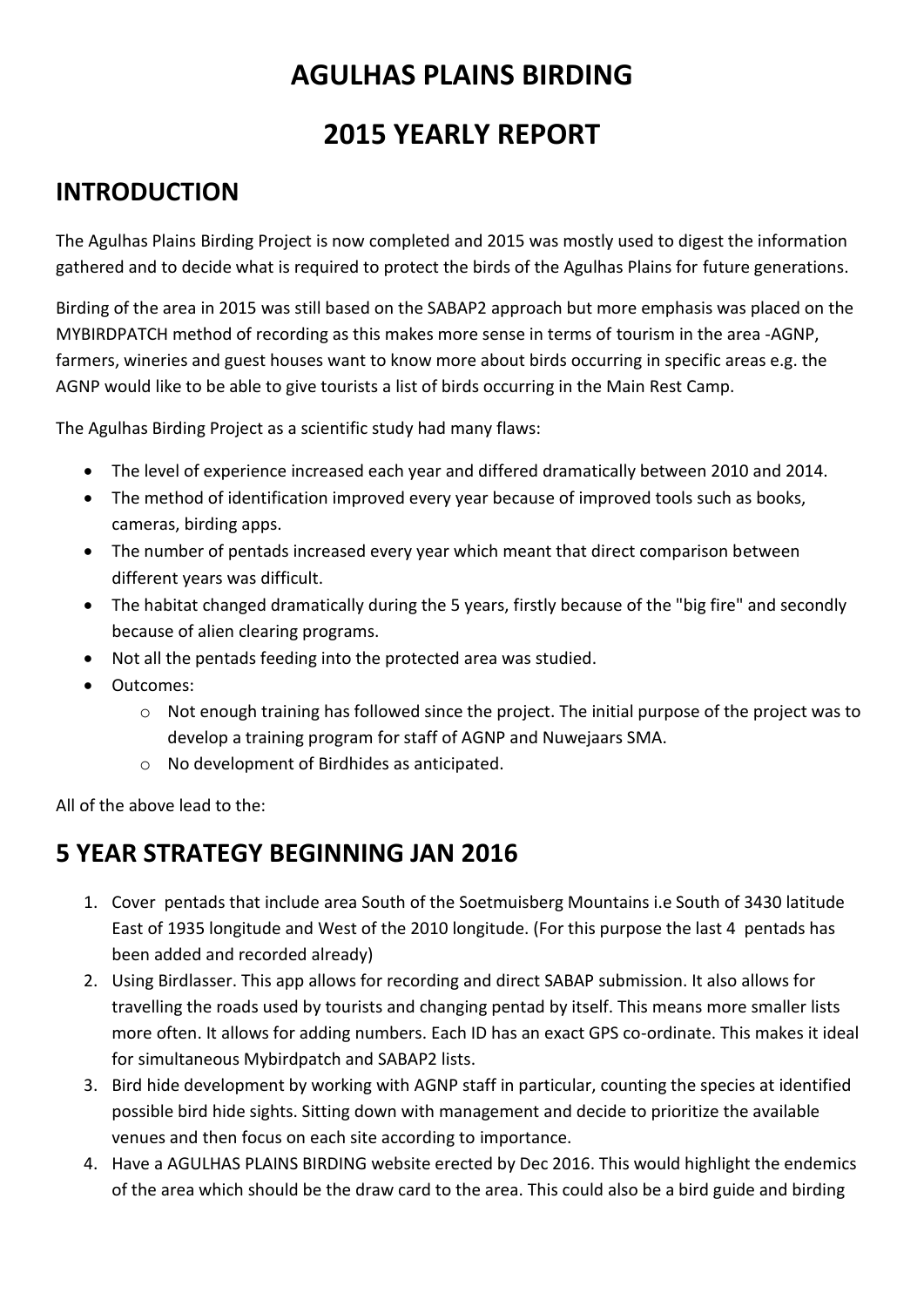accomodation site. Agulhas Plains Birding could become an instrument toward a yearly Buttonquail Bash in close association with AGNP and suitable farms in the area.

- 5. Bird guide training of AGNP staff as organized by Masindi Raselabe. This includes improving on the current "Birds of the Agulhas Plains" powerpoint to make it more user friendly.
- 6. The new species target for 2016 is 5 new species. The possible additions will be:
	- Cape Siskin
	- **•** Ground Woodpecker
	- Knysna Woodpecker
	- Olive Woodpecker
	- Willow Warbler
	- African Marsh-owl
	- **•** Grass owl
	- Caspian Plover
	- Phalarope
	- Striped Flufftail
	- Baillon's Crake
	- **•** Fulvous Duck
	- White-backed Mousebird
	- Alpine Swift
	- White-chinned Petrel
	- African Quailfinch
	- European Bee-eater
	- Grey-backed Sparrow-lark
	- Karoo Korhaan
	- Osprey
	- Parasitic Jaeger
	- Squacco Heron
	- Spike-heeled Lark
	- Great Egret
	- Goliath Heron
	- European Roller
	- Black Cuckoo
	- Blue-mantled Flycatcher

### **HIGHLIGHTS/ACHIEVEMENTS OF 2015**

- The year began with the confirmation of three more species(rarities) for the Agulhas Plains Birding list:
	- o Montagu's Harrier
	- o African Goshawk
	- o Amur Falcon

These were entered by Mick D'alton and all occurred just South of the Soetmuisberg mountains.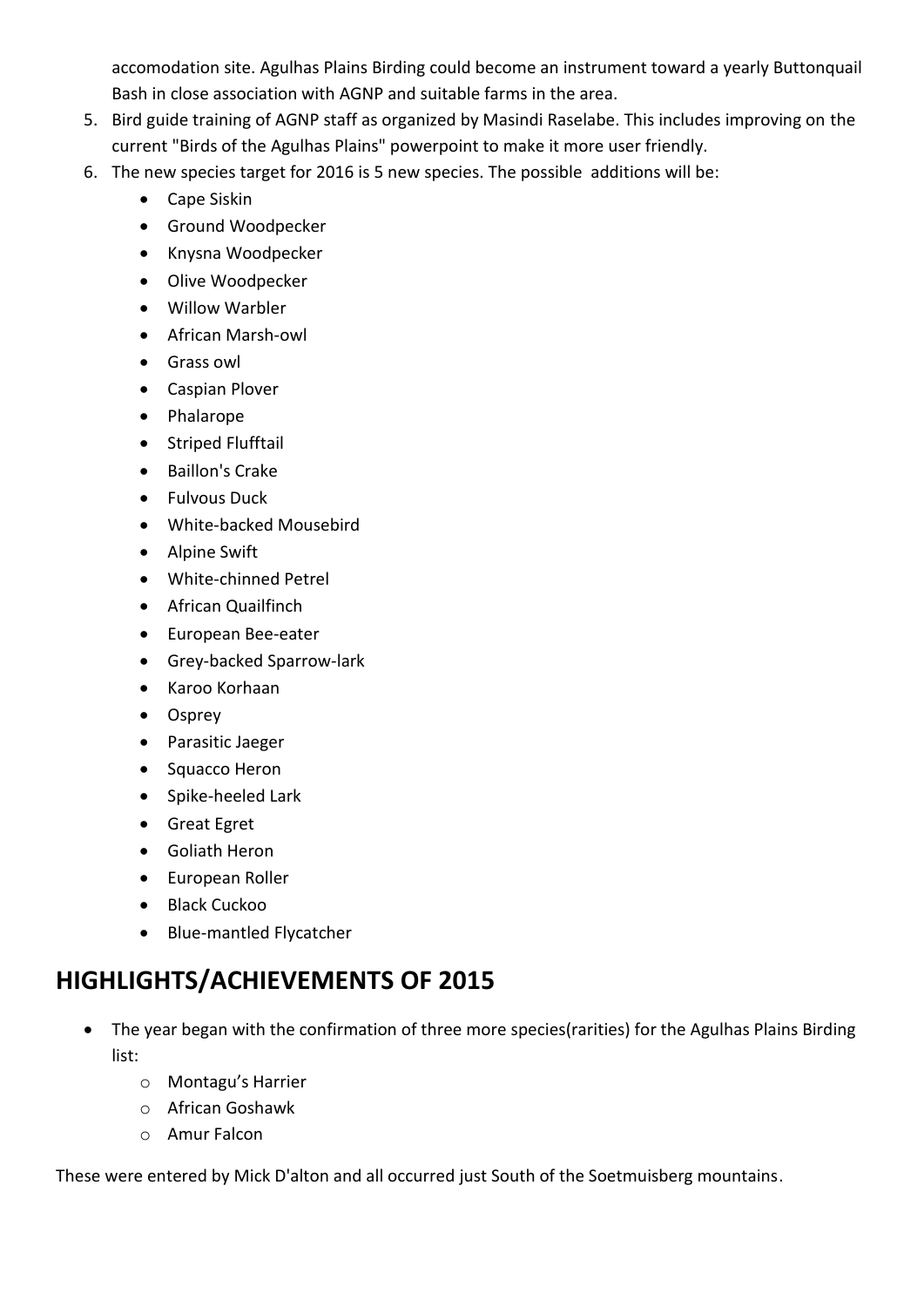- In the 2014 report I had a long discussion about Neddicky. This year I identified it positively for the first time. What was interesting, was that the habitat was perfect. For visitors to the Agulhas plains, it should be explained that our 5 Cisticolas are very habitat specific and that one can almost 100% positively identify a species by simply looking at the habitat:
	- o Neddicky Mountainous fynbos, edges of plantations, dead trees and degraded areas.
	- o Levaillant's Always near water with reeds or tall restios.
	- o Grey-backed Renosterveld, ,5 to 1m high
	- o Cloud grassland or low fynbos, ,2 to ,4m high, open spaces, few trees.
	- o Zitting Almost always in fynbos with restios ,5-1m.

The Karoo Prinia in this Agulhas Plains has a variation of calls, one of which can confuse birders. Also interesting is that there is a frog which occurs here and has an almost identical call to Neddicky! This frog calls during and after rain and on foggy overcast days in Summer. This could explain the over reporting of Neddicky in the area.

- The Martial Eagle at last revealed itself in 2015 after regular reports. The increase in reports seems to indicate that there might be a breeding pair in the region of Heuningberg.
- 8 new species were recorded during 2015 which was not yet reflected in the Agulhas Birding Project: Lark-like Bunting, Southern Pale Chanting Goshawk, Tambourine Dove, Lemon Dove, African Black Swift, Amethyst Sunbird, **Spotted Flycatcher**, and Peregrine Falcon. The Lark-Like Bunting was probably forced into the territory due to the drought. Most of these species were reported previously but not yet confirmed. The **Spotted Flycatcher**, a migrant from Western Europe flies almost 13000km to reach the most southern point of Africa. Birds released in Wales and Finland has been identified in South Africa. They moult while in South Africa and are unusual in that they replace outermost primaries before the innermost. There is no logical explanation for this as yet!
- The Familiar Chat was another species which is often reported but not recorded in the 5 years of the project - until this year when it was clearly seen almost on the most Southern tip of Africa and 20m from the beach! To date still the only positive identification with a picture.
- Wattled Starling, Yellow-billed Egret, Common House-Martin, were recorded in the early years and I started to doubt these, thinking that perhaps, due to inexperience in the early years, I was confusing Pied with Wattled Starling, Cattle Egret with Yellow-billed and Common House-Martin with Pearl-breasted Swallow. This was cleared when all three presented themselves in 2015. What was interesting is that data revealed that the Common House-Martin was always recorded in a very specific area. This is also a migrant which appears to migrate day and night on the wing rarely roosts in unoccupied nests on their way.
- Southern Black Korhaan has been recorded only twice during the project and during the first 2 years. A male showed itself in the Rietfontein area and the hope is that the clearing of aliens will open up enough renosterveld in the Agulhas National Park for this species to recover.
- White Stork was recorded in large numbers and they seem to be doing well at the moment. What was interesting, is that a new breeding nest was discovered next to the famous nest on the farm Nachtwacht. Could this be a second breeding pair?
- The Hottentot Buttonquail Survey proved to be highly successful and 11 Buttonquail were identified in 3 days.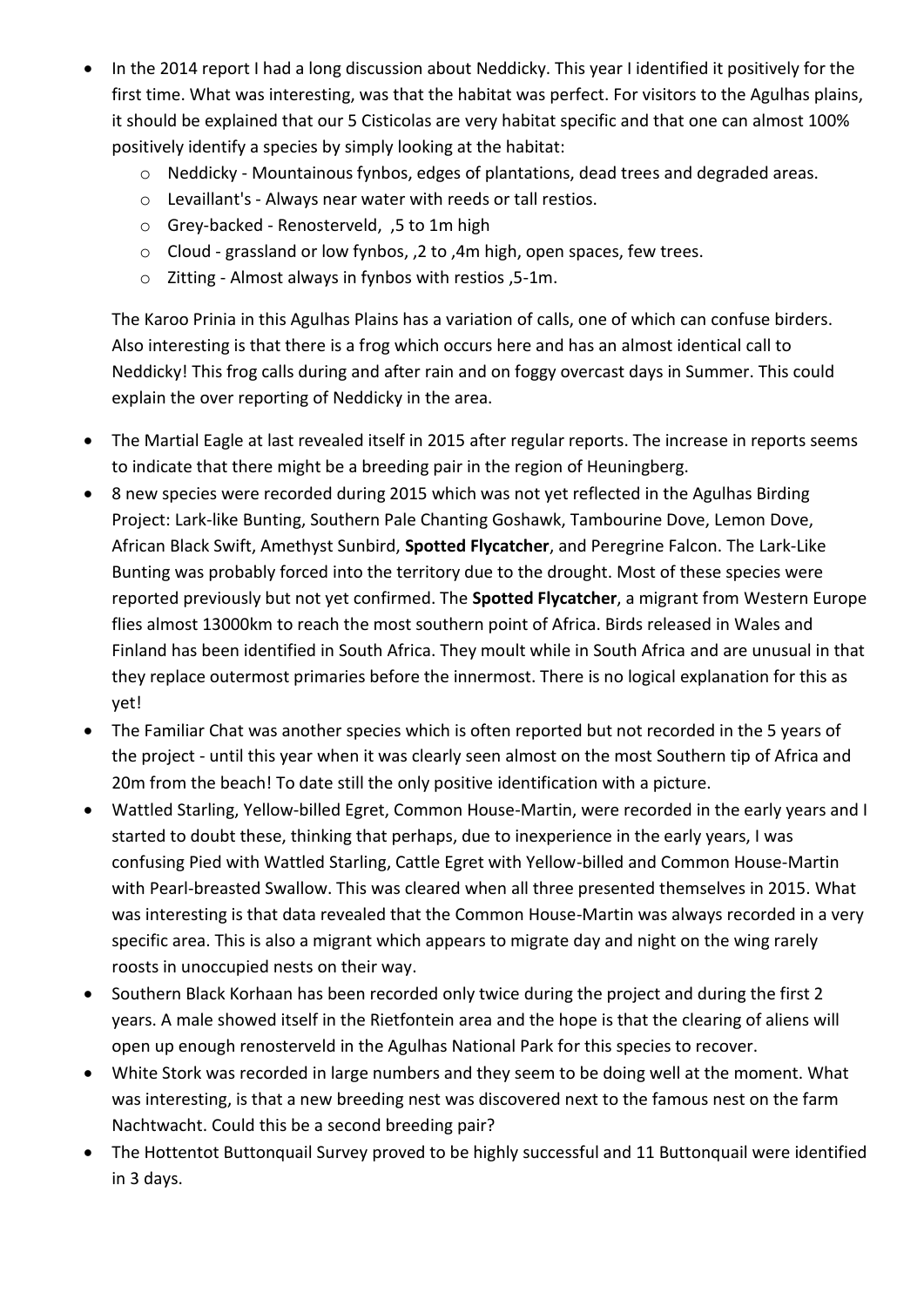- Finding 15 Common Greenshank feeding on sandflies at Quoin Point on the beach among Sanderling, Curlew Sandpipers and Hartlaub Gull was a surprise but it once again proves that birds are opportunists that do not read birdguides!
- Bank Cormorant numbers seemed stable but the increase in Crowned Cormorant and Hartlaubs Gull numbers East of Quoin Point was a positive finding. Whether this was due to the warm sea water and a change in feeding ground or a genuine increase in numbers only time will tell.
- African Marsh-harrier is a common species in the Agulhas Plains but never before have we noticed so many immature and Juveniles and such large numbers. This is most likely due to the increase in habitat due to the alien clearing program.
- Only the second ID of Greater Honeyguide was recorded this year. Once again in the remaining alien forest this time near Ratelrivier. This species could dissappear eventully as it favours alien forests.
- The Damara Tern roosts have been avoided thus far due to their vulnerability. This year I accidentally bumped into a nesting site, clearly breeding. It seemed to be 2-3 pairs. Of great concern was that there was Kelp Gull clearly watching the nests and being attacked by them. Even more disturbing was that a new parking area was established on the beach following a court order and this area is now used by Struisbaai inhabitants to walk their dogs exactly where the nests are. This area should somehow be protected during the breeding season(Oct to March) by asking users to walk dogs to the right of the area or stay within 50m of the waters edge(and thus staying away from the dunes.)
- It appears as if the Caspian Tern has returned to roost on the Springfield Saltpans! This is good news as they all dissappeared after the aliens have been removed which exposed their nests to the gravel road. The natural flora has now replaced the aliens and forms an natural protective fence. Future bird hides should be built far enough from this roost.
- Two data sheets of 119 and 120 species / pentad was the highest ever recorded for SABAP in this area.
- The first powerpoint lecture on birding in the Agulhas Plains was completed at AGNP headquarters organized by Masindi Raselabe. About 30 rangers and monitors attended and it was agreed to follow up with more intense training of rangers in the new year.
- **The Agulhas Plains bird list now stands at a whopping 235 species.** It is difficult to believe that the list keeps growing!
- Often real estate developers are allowed to develop land because "the land has already been irreparably damaged" and overgrown with aliens. The alien clearing program in the AGNP and SMA is proof that any land can be rehabilitated! Well done!

# **MYBIRDPATCH**

The target for 2015 included elaborating on the MYBIRDPATCH patches in the area. The following patches have been registered and recorded thus far:

1. Langerzandt Wetland - This is the wetland next to Langerzandt, Struisbaai. This small wetland was partly destroyed by the development and then the developers promised an even better wetland. This is a highly recommended birding spot as it hosts some very rare species such as Greater Painted Snipe, Little Bittern, Black-Crowned Night-Heron and many more. Sadly the removal of alien vegetation as promised by developer never happened. Furthermore the developer is now dumping building rubble in the wetland in order to develop the land. This should be stopped!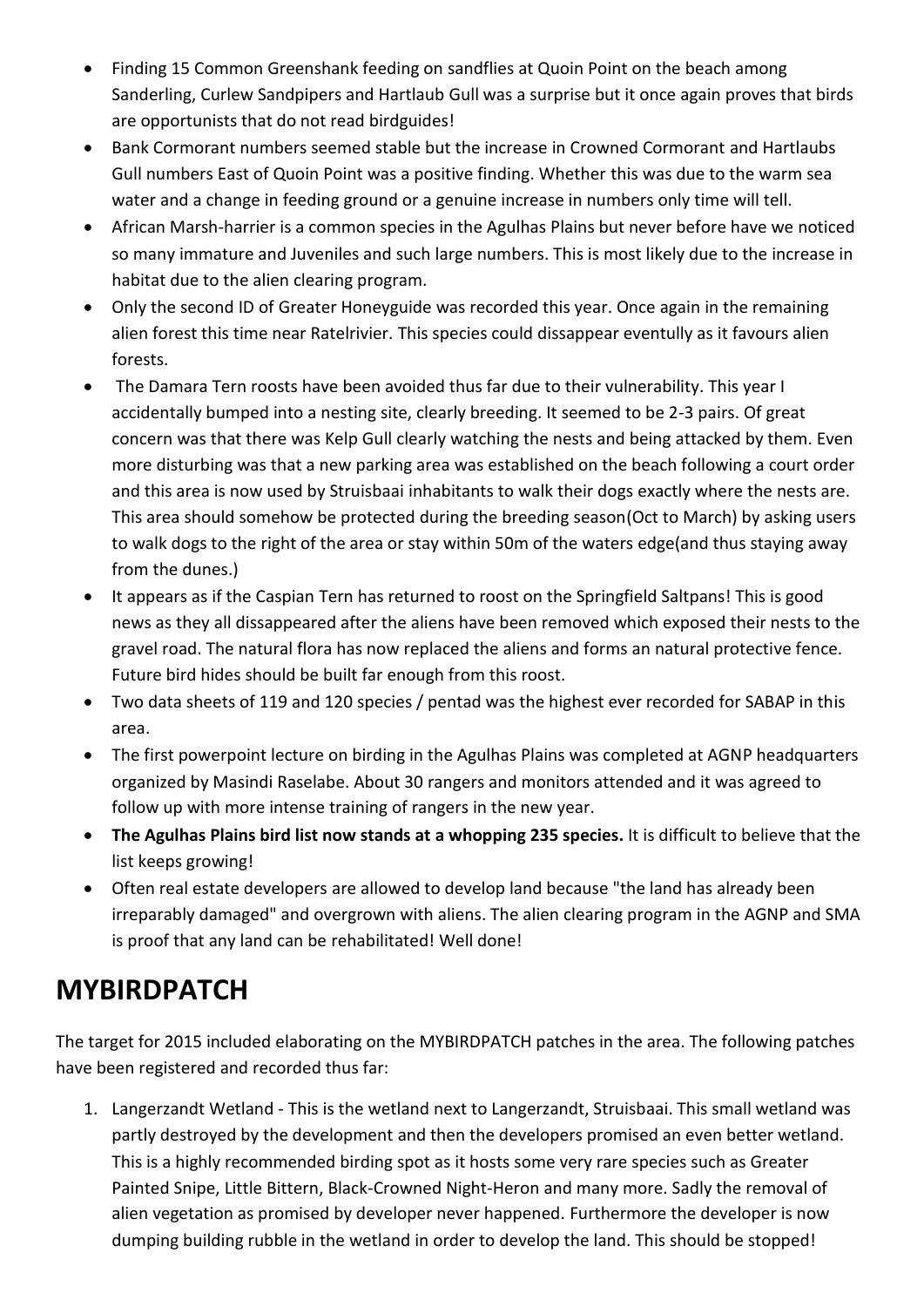- 2. Struisbaai Boardwalk This is a easy to reach point to look for terns including Damara Tern.
- 3. Agulhas Patch This patch includes the tern roost next to the campsite as well as the Lookout road and the rest of the town.
- 4. Agulhas Rest Camp patch Birds of the AGNP main rest Camp
- 5. Blomfontein Patch Farm of Conrad Vlok including the Strandveld winery
- 6. Grashoek Patch Grashoek Farm of Pieter du Toit which has very interesting mountain species and many raptors. Includes the beautiful Bergen Dam Cottage and surrounding area.
- 7. Klipfontein Patch Klipfontein farm including the private nature reserve and Klipfontein Keep guest house.
- 8. Vissersdrift patch Visserdrift Farm of Johannes Uys which includes the Langerug Lodge. It borders on the Zoetendalsvlei as well as Heuningnes river.
- 9. Kosierskraal patch Kosierskraal farm of Mick D'Alton. Mountainous area with many raptors.
- 10. Moddervlei patch Moddervlei Farm Dirk Human which includes the Black Oystercatcher Wineries and the WASCHKRAALPAN
- 11. Ratelrivier patch Ratelrivier Homestead, AGNP and surrounding area.
- 12. Rietfontein patch Rietfontein Cottage, AGNP and surrounding area including Melkbospan and Vispan.
- 13. Saltpans patch Springfield Saltpans, AGNP. This is a haven for waders including the Chestnutbanded Plover
- 14. Vogelgezang patch Vogelgezang Farm of Paul Moxley. This is a wetland adjacent to De Mond.
- 15. Wiesdrift Patch Wiesdrift Farm of Dirkie Swart. Includes wetland along Nuwejaarsriver and various pans including Langpan.
- 16. Zeekoeivlei patch Zeekoeivlei Farm of Pieter Albertyn. Borders on the Heuningnes and has many canals with water and also Varkvlei.

Other patches have been registered but not yet activated. The workload is quite high which means those requesting that their farms etc be counted has to ask for it!

# **MEASURING SUCCESS**

Having concluded this project, the question is: Did it have any impact? In the long term one can count species and record their numbers. If this is done on a regular basis one will pick up differences like the Caspian Tern dissappearing and African Marsh-harrier increasing. This can lead us to ask questions about changes and warn us about imminent dangers.

In the rest of South Africa, the increase of Pied Crow numbers seems to be a cause for concern and is being investigated. No-one knows why this has happened. In the Agulhas Plains Pied Crows barely occur. We see large numbers of Cape Crow and even White-necked raven, but not Pied Crow. Why?

Measuring success in terms of tourism is easier though. Birders submit records to SABAP2 when they visit the area and these statistics are available. During the first 3 years of the project, about 3 data sheets on average were entered per month. The last 3 years it increased to 6/month on average. This would suggest a 100% growth in birding tourism. All birders do not submit datasheets of course and when groups travel, only one card is submitted, but still it gives us a measurable entity.

If one organizes birding days such as a "Buttonquail Bash" or similar, entries can also be measured .